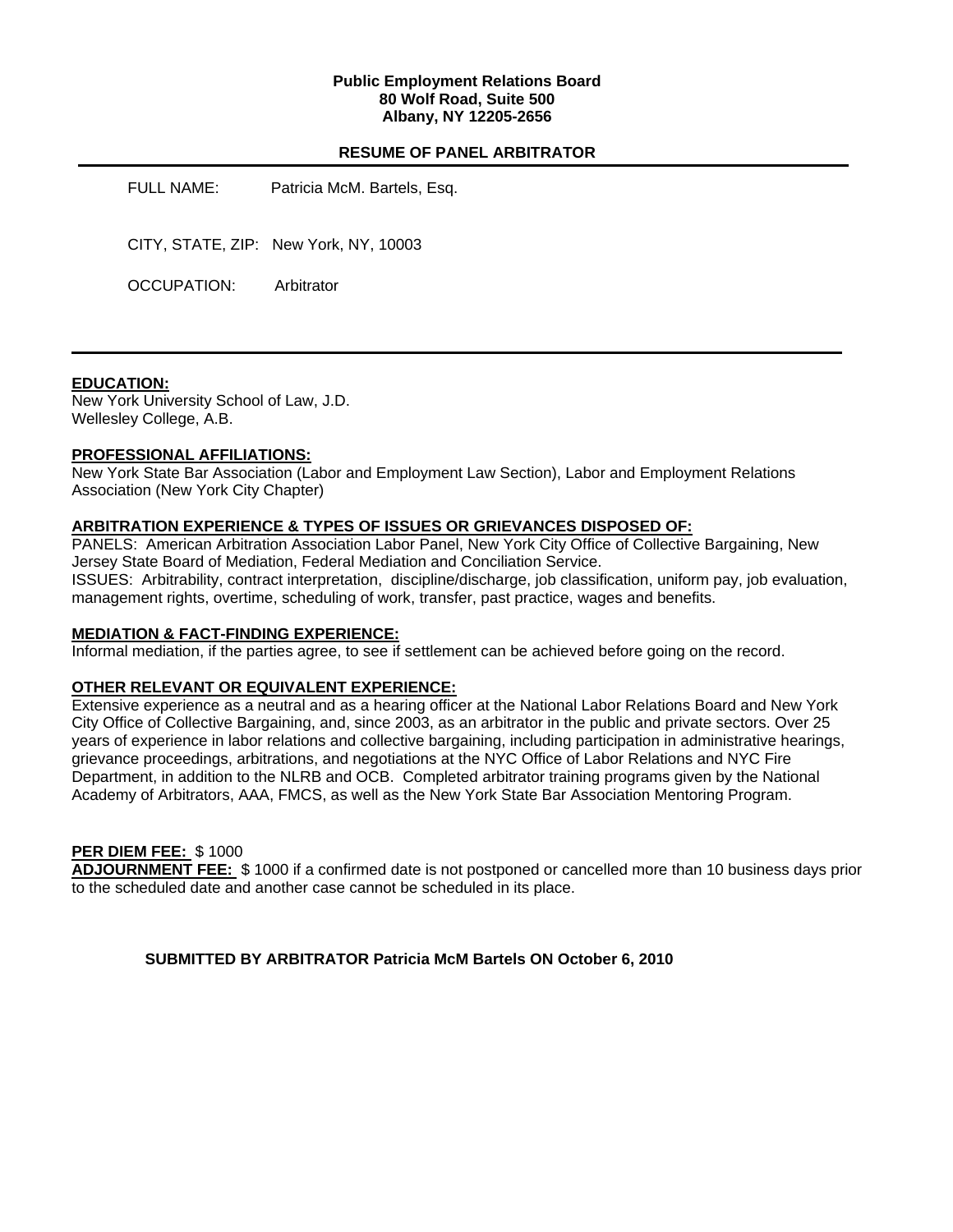#### **Public Employment Relations Board 80 Wolf Road, Suite 500 Albany, NY 12205-2656**

# **BILLING DISCLOSURE STATEMENT**

# ARBITRATOR'S NAME: **Patricia McM. Bartels**

The following is a description of my fees and expenses:

# A) HEARING TIME.

- (1) My per diem is \$1000 for each day or any part thereof spent hearing a case.
- (2) If a hearing day exceeds 8 hours, I charge:

 $\Box$ a second full per diem  $\boxtimes$ a prorated per diem

 $\Box$ no additional charge  $\Box$ other (describe) :

(3) Additional comments:

B) STUDY TIME.

- (1) I charge \$ 1000 for each day spent in preparation of the opinion and award.
- (2) This charge  $\boxtimes$  will  $\Box$  will not be prorated for partial days devoted to such preparation.
- (3) Additional comments:

### C) TRAVEL TIME AND EXPENSES.

(1) When travel time plus hearing time exceeds 10 hours in a calendar day:

 $\Box$  Not applicable (no additional charge)

 $\boxtimes$  I charge as follows (describe): prorated per diem

(2) I charge for actual, travel-related expenses incurred in connection with the case  $\boxtimes$ YES  $\Box$  NO.

Where appropriate, a mileage charge for auto travel will be billed at:

Prevailing IRS rate  $\boxtimes$  Other (describe): See Item 4, below.

(3) When the scheduled hearing day(s) requires an overnight stay:

 $\boxtimes$ There is no charge, other than for lodging and subsistence.

 $\Box$ I charge as follows (describe):

(4) Additional Comments: I do not charge for travel within New York City. I do not drive, so will only travel to locations that are served by public transportation, bus or train. Actual train or bus fare outside NYC will be charged.